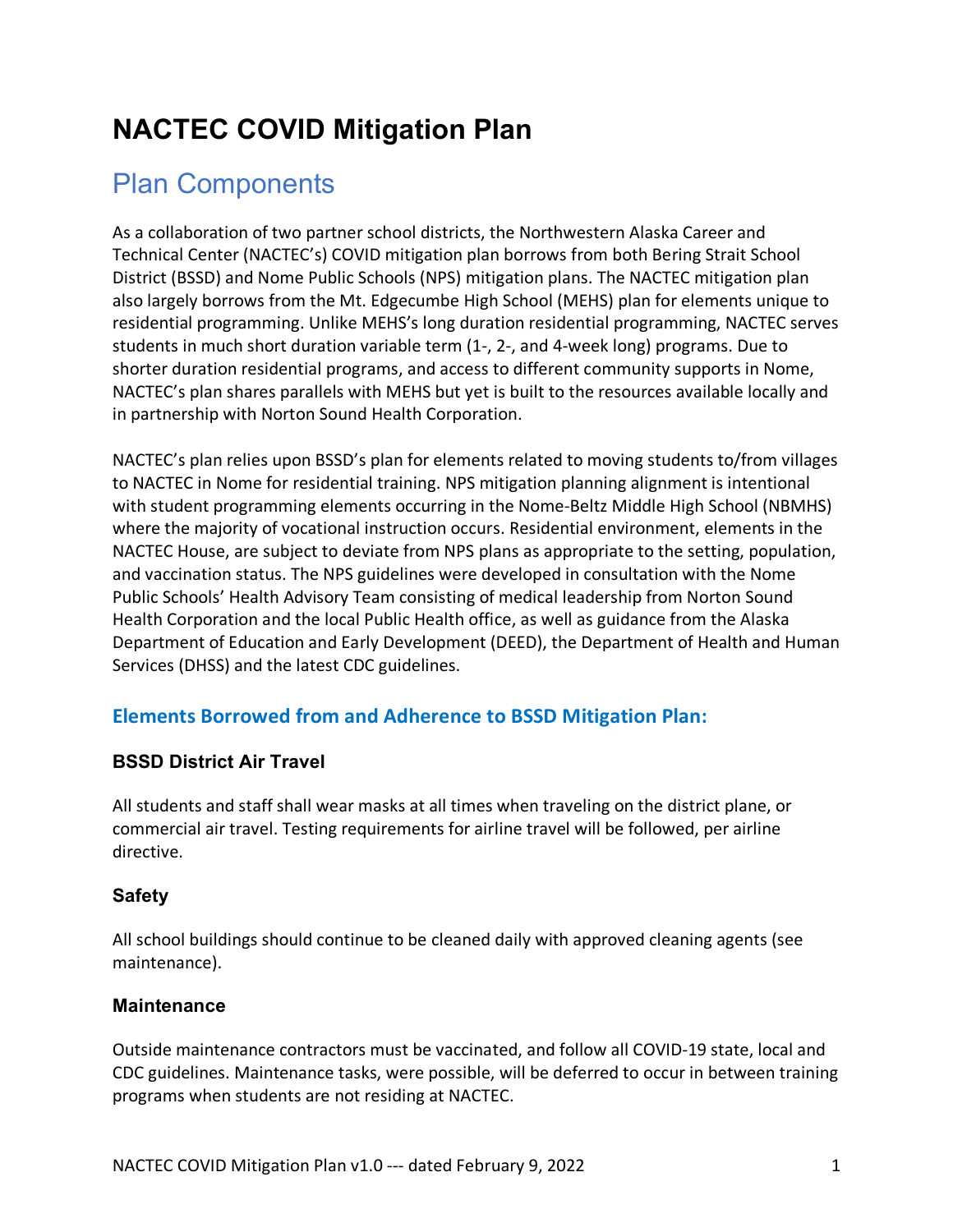## **Mandates**

District staff are to follow all mandates required by their community and the BSSD safety protocol in order to protect themselves and those around them. Vaccination and testing requirements could change as situations involving the COVID-19 Delta and Omicron variant changes.

## **School Closures**

The Bering Strait School District will collaborate with Norton Sound Health Corporation Public Health officials and local Tribal and Corporation Leadership to monitor disease outbreaks in our communities to determine when and if schools should be cancelled.

If school is cancelled due to an infectious outbreak, all other school-related gatherings (athletic events, after school activities, field trips, etc.) will also be cancelled. In some cases, nonacademic events may be cancelled even if classes are not cancelled.

## **Elements Borrowed from and Adherence to NPS Mitigation Plan:**

### 1. Masks

- NACTEC will keep an adequate supply of disposable and cloth masks on hand to ensure all students and staff have access to a clean, dry mask as needed.
- Masks are required to be worn by students and staff in any NPS school building, and at the NACTEC House, when the percentage of vaccinated persons in the school is < 80%.
- In any NPS school where the percentage of vaccinated students >80%, students will be asked to wear a mask if they are displaying symptoms of COVID-19.
- Masks will be worn by all students inside vehicles for Nome transport, where social distancing of 3' is not possible.
- Masks should meet the CDC guidelines.
- Masks may be removed while individuals are eating.
- Universal masking may temporarily be imposed at the advice of the Health Advisory Team in response to a rapid rise in community cases and transmission.

## 2. Physical distancing (e.g., including use of cohorts/pods)

The following guidelines will apply in any school where the percentage of vaccinated persons < 80%.

- Students will be seated 3 feet from each other as much as the classroom space makes feasible.
- Middle/high school students will be cohorted in classes as much as feasible.
- Cafeteria seating arrangements will keep students a minimum of 3 feet from each other and in lunch cohorts.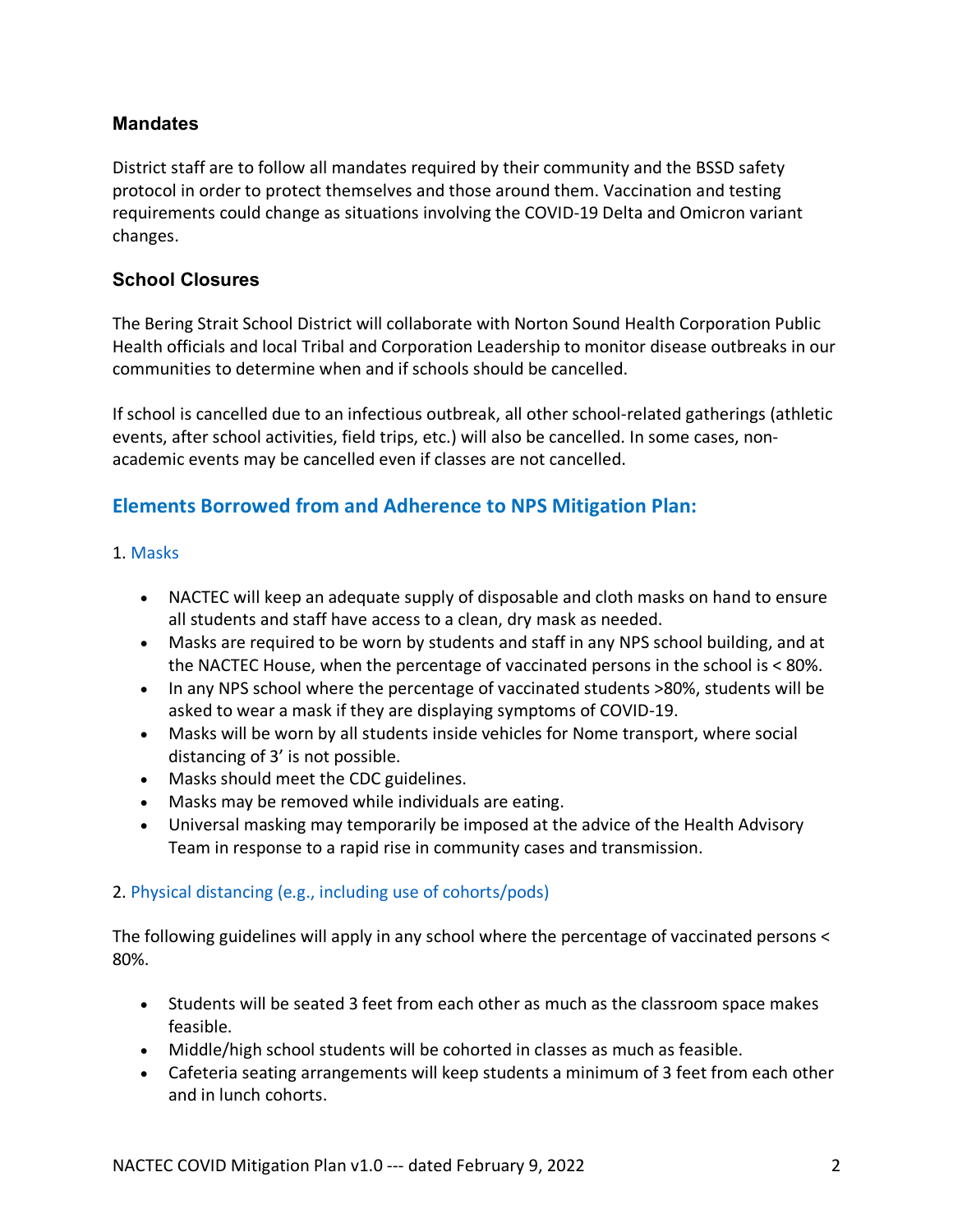- Physical distancing between teachers and other staff and students will be observed in the classroom and in other settings.
- Staff will not congregate in workrooms or offices.

## 3. Handwashing and respiratory etiquette

These guidelines will apply regardless of vaccination percentages at any school.

- Hand sanitizer dispensers will be located outside of each classroom and in common areas such as the cafeteria, gym and front office.
- Middle/high school students will be encouraged to wash their hands before/after lunch and several times throughout the school day.
- All students and staff will be taught proper protocols for sneezing/coughing to minimize respiratory droplets and asked to wash hands or be offered hand sanitizer immediately afterwards.

## 4. Diagnostic and screening testing

- Norton Sound Health Corporation has set up a COVID Testing Center at the Operations Building; testing is available 7 days a week from 8am – 5pm and can also be conducted through the Cough and Cold Clinic as needed.
- Vaccinated individuals are not required to test regularly, but may be asked to participate voluntarily in screening testing if an outbreak of cases in the school population occurs.
- NACTEC staff and students will follow the City of Nome guidelines regarding testing and/or quarantine after travel outside of the community.

## **NACTEC COVID Mitigation Measures**

## **COVID Testing:**

**Entry/Exit:** NACTEC residential program students will take a COVID-19 test within a 72-hour window prior to their travel to NACTEC and then test again immediately upon arrival in Nome. Students will also test the day prior to their departure from NACTEC.

Incoming students will test at the airport upon arrival, if the option to do so exists and with a rapid test. Following the initial test, NSHC's Operations Building will serve as the primary testing location in Nome. NACTEC staff will use the online NSHC "Pick Time" site to reserve testing times: https://www.picktime.com/NSHC and then provide group transport for student testing.

**NSHC Point of Contact**: Cheryl Lefebvre, clefebvre@nshcorp.org, is the point of contact at the Operations Building. NACTEC program staff will share student names and dates of birth in advance of their arrival to Nome for efficient group testing purposes.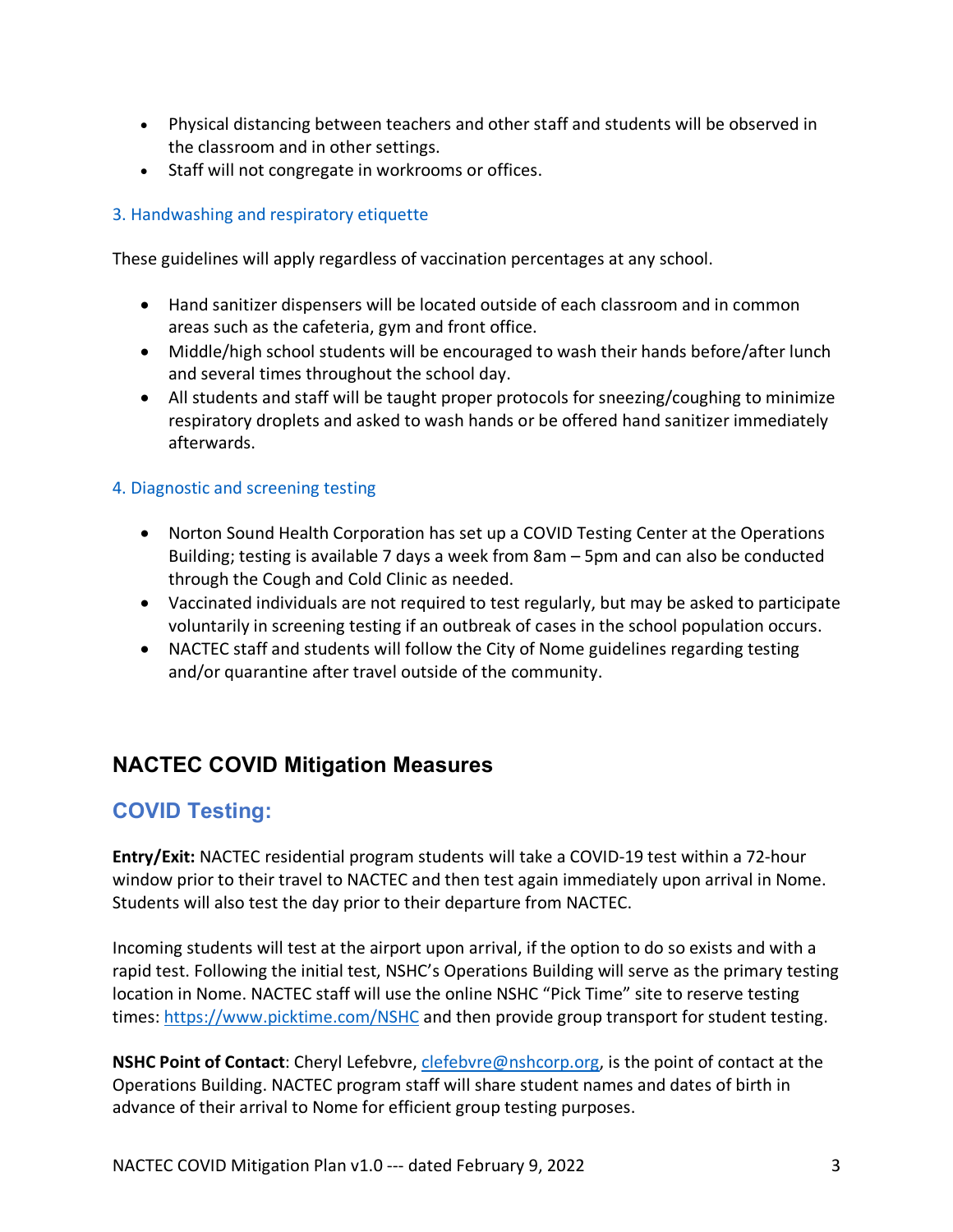**Routine Testing:** Students will test once a week during each week of their residential programs. Mondays and Thursdays will serve as optimal testing days. Students enrolled in four or five-day Jr. High programs, and their site chaperones, will test twice in Nome, once upon arrival and again within 24 hours of departure.

**High Risk Testing:** Events that are high risk for COVID-19 spread may require prior or routine testing. Special events in which large groups of students will be mingling may also require prior testing.

**As needed Testing:** Students exhibiting COVID symptoms will be taken to the Norton Sound Regional Hospital Cough and Cold Clinic, located on the hospital's first floor (between the Pharmacy and Primary Care) during the hours of 8:00 am – 7:00 pm on Monday – Friday, and 8:00 am – 10:00 pm on Saturday and Sunday.

**After Hours/Contingency Testing:** Students exhibiting COVID symptoms, and/or with concern for positive diagnosis, during "after hour" times for NSHC testing, will have home testing kits provided by Public Health to use as a screening tool at the NACTEC House.

**Quarantine accompanying testing:** Based on medical recommendation, a quarantine time may accompany testing conducted for suspicion of exposure or presented symptoms.

## Quarantine and Isolation

## **COVID Positive Diagnosis**:

Students who test positive for COVID will quarantine in student pods set aside for positive cases. Cell phones/electronic devices will be permitted for immediate contact with family members. Students who test positive at NACTEC will remain in isolation at the NACTEC House, at the direction of NSHC, per current CDC guidelines. In the event this isolation period extends after a variable term residential program ends, NACTEC will be adequately staffed to meet student's needs while remaining in quarantine/isolation.

## **NACTEC Student Medical Form:**

This form has been developed as a screening tool for all student self-reported illness, injuries, or anticipated medical related needs. For COVID screening purposes the following list of potential COVID symptoms are listed on the back of the medical form for ease of screening.

#### **Potential COVID Symptoms include:**

- Cough
- Shortness of breath or difficulty breathing
- Chills
- Repeated shaking with chills
- Muscle pain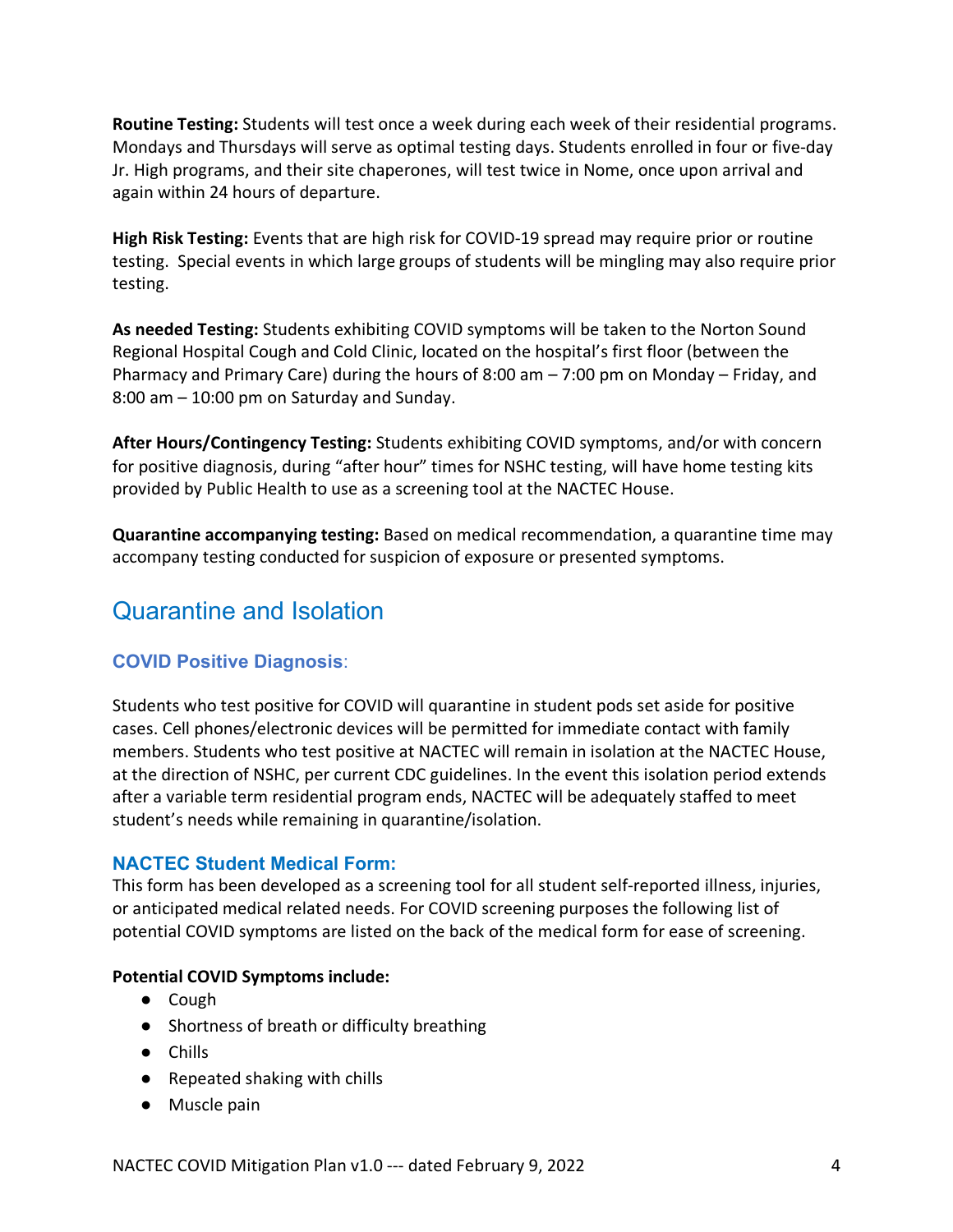- Headache
- Sore Throat
- Loss of taste or smell
- Diarrhea
- Feeling feverish or a measured temperature greater than or equal to 100.0 degrees Fahrenheit

**"Warm Zone" quarantine:** An area in the NACTEC House dorms or selected dorm rooms may be used as a "Warm Zone" Isolation space to keep students away from the general population during investigation. The warm zone will be used for:

- Initial arrive at the NACTEC House, until rapid result tests are received.
- Any student with suspicious symptoms, but no positive test yet.
- A student identified as a close contact but not assigned quarantine or test results yet.
- Students who must quarantine as close contact but have tested negative.

Students in the warm zone will be provided room service for meals and will attend classes, where possible, by distance delivery during the quarantine time.

**"Hot Zone" Isolation:** One each male pod and female pod will be left unassigned to serve as "Hot Zone" isolation & quarantine spaces. Each student pod has a dedicated bathroom. Within a "pod" are three separate bedrooms, with two beds per room, and a common bathroom (shower, toilet, two sinks) in the pod. These hot zone pods will be used for:

● Any student who has tested positive for COVID 19

Students in the hot zone will be monitored daily by NACTEC staff in the NACTEC House and remotely with Norton Sound Health Corporation staff by phone who will track symptoms. NSHC's Quarantine Team will call each patient and supply necessary resources as quickly as possible. Contact #'s are: (907) 443-4555 M-F 8:00 am – 5:00 pm and (907) 434-0654 after hours and weekends (text friendly).

Students must remain in the hot zone until all four of these criteria are met:

- 1. At least 24 hours have passed since recovery (no fever without the use of fever-reducing medications
- 2. Other symptoms have improved
- 3. At least 5 days have passed since symptoms first occurred.
- 4. A NSHC health care provider approves re-entrance into the general population.

Students in the hot zone will be provided room service for meals and will attend classes by distance delivery, where possible, during the quarantine time. NACTEC staff will provide alternate programming options where distance delivery options aren't viable, e.g. Driver Education training.

All staff working in the warm and hot zones will wear N95 or KN95 masks and nitrile gloves as PPE will working with COVID positive students.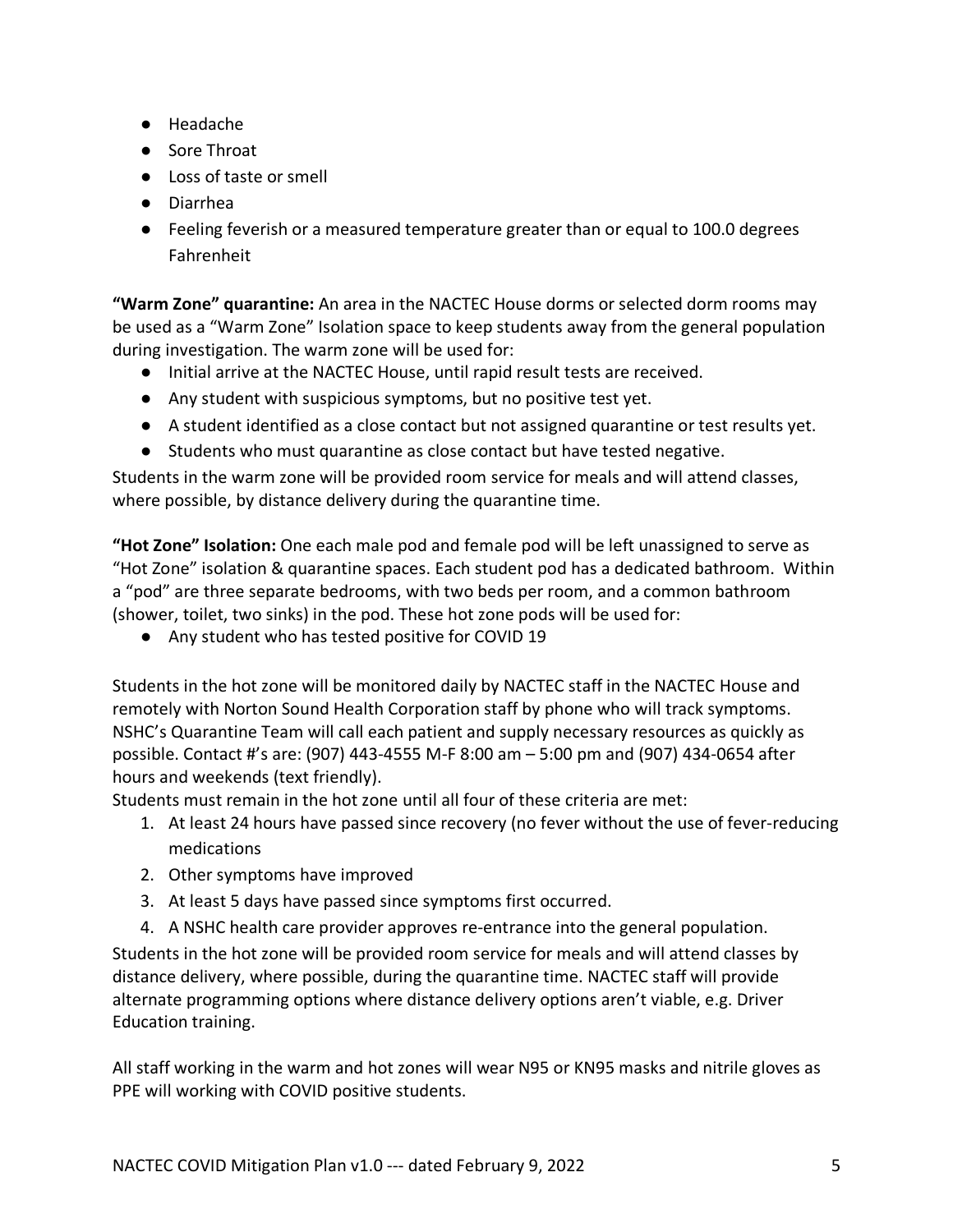**Cleaning Protocol in the event of a Positive Test:** If a student or staff member is confirmed positive the area will undergo a deep cleaning.

### **Computer and Internet access**

**1:1 Devices:** NACTEC has capacity for a 1:1 learning environment, although most work occurs in a hands-on learning environment. Students who need to enter isolation/quarantine will be provided a laptop. NACTEC programming staff will assign or make available assignments and CTE activities of relevance for students to remain engaged during pull out from the larger group.

**Internet Connectivity:** If students are on campus, but must isolate in the dorm for a time, internet access will be fully available.

### **Return from Isolation/Quarantine**

All staff and students that are fully vaccinated and boosted that test positive for COVID-19 must isolate for 5 days. On Day 6, staff and students (experiencing no symptoms) may return to work or school with a clearance from NSHC before returning. Masks are mandatory for these individuals through Day 10 at all times on school grounds.

### **Note - Exception**

\*If after 5 days a fully vaccinated and boosted individual is still experiencing symptoms, then isolation shall extend to 10 days.

All staff and students that are not fully vaccinated that test positive for COVID-19 must isolate for 10 days. On Day 11, staff and students (experiencing no symptoms) may return to work or school with a clearance from the clinic prior to returning.

Fully vaccinated and boosted **Close Contacts** (experiencing no symptoms) do not need to quarantine. They may continue to work or go to school. However, these individuals must test on Day 5 and masks are mandatory for 10 days.

**Close Contacts** that are not fully vaccinated or boosted must quarantine for 5 days and be tested on Day 5 after last contact with the positive case.

## **Symptom-Free Schools**

Symptom-free schools include maintaining a school without the following symptoms: fever, sore throat, runny nose, cough, shortness of breath, vomiting, diarrhea. Students should be symptom-free for at least 24 hours prior to attempting to return to school.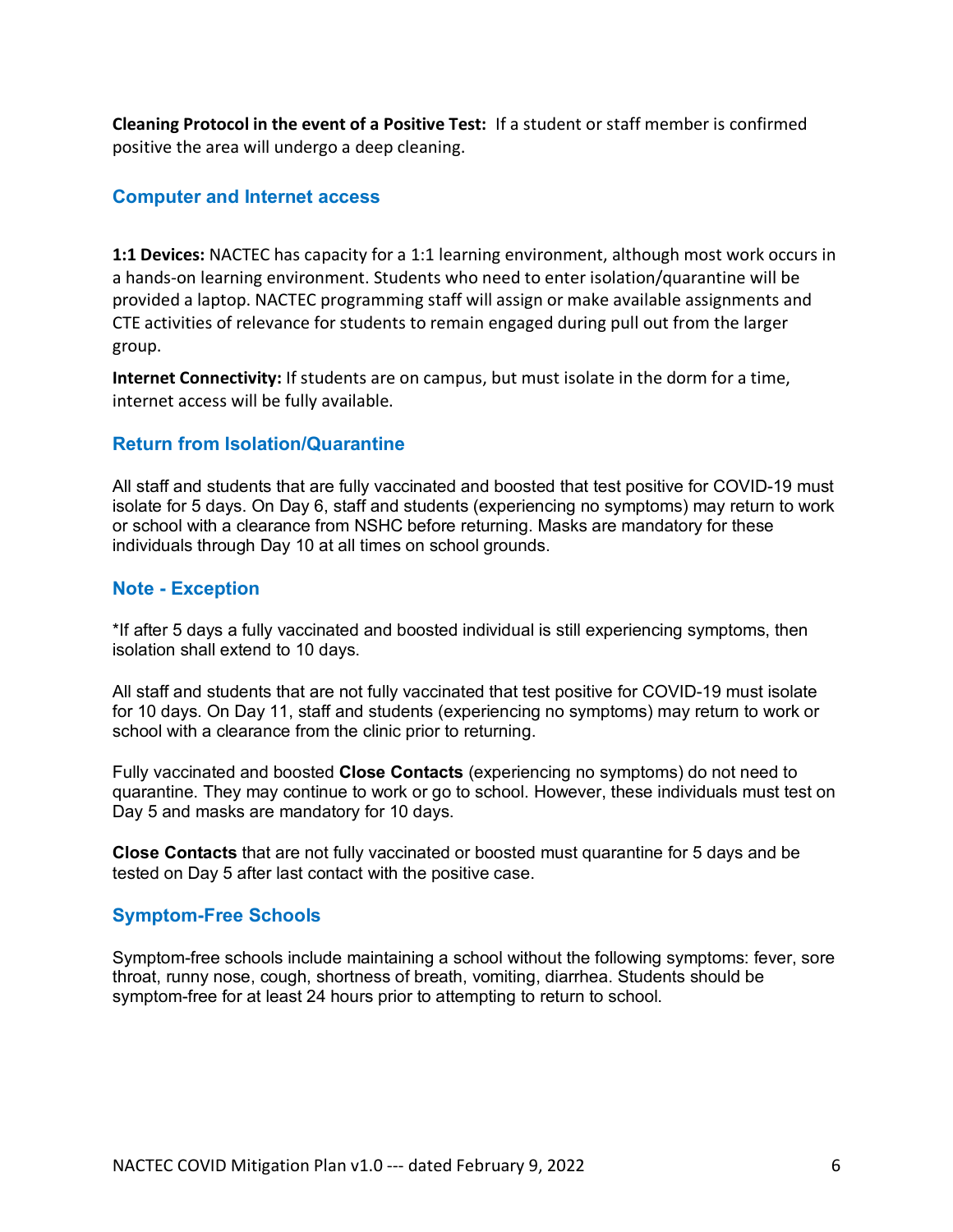## COVID Prevention Measures

Prevention measures will be encouraged by all students and staff. Key prevention measures will include: (1) reduced program capacity (2) mask wearing for mitigation, (3) social distancing, and (4) increased cleaning and handwashing,

## **Reduced Program Capacity**:

NACTEC programming will initially return to variable term residential programming at 50% capacity (14 students), leaving ample beds available for quarantine and isolation needs. During times of low community transmission program capacity may be increased up to 75% capacity, leaving both separate male and female sleeping quarters and bathroom areas available for potential isolation needs.

### **Masks as layered Mitigation:**

Students and staff are encouraged to wear masks whenever they are indoors and around other people in NPS schools and during any active City of Nome emergency orders. Masks may be required in a variety of situations. Students need to be prepared to wear masks anytime and should carry one with them at all times.

Masks will be required on Nome-Beltz campus for all students when:

- When students first arrive on campus after travel, regardless of community risk.
- When requested by a staff member during activities that require close interaction.
- At events that may pose a risk or have an unknown vaccination rate among participants.

Mask guidance will follow the CDC guidance for vaccinated/unvaccinated individuals in schools when the community is at low or limited risk levels; allowing masks to be optional for vaccinated.

When the community is in moderate risk level, additional risk factors will be considered to determine the masks may be optional for vaccinated individuals, including trend data and any current information about the virus.

At all risk levels, masks are considered a mitigation measure that can be layered with other mitigation measures for increased safety. Masks may be used at lower community or campus risk levels to mitigate a higher risk activity. Higher risk activities include anytime students are face to face and within 3 feet or anytime students are in groups including non-NACTEC staff or students with unknown vaccination levels. If the community transmission drops to low or even moderate, these higher risk activities may be reintroduced into the classroom or recreation activities but with a plan for increased mitigation. At low risk students may be allowed to work in groups or attend recreation activities that include close contact or large mixed groups. To further mitigate these activities, a teacher or staff member may ask students to mask up regardless of vaccination status at any community or campus risk level.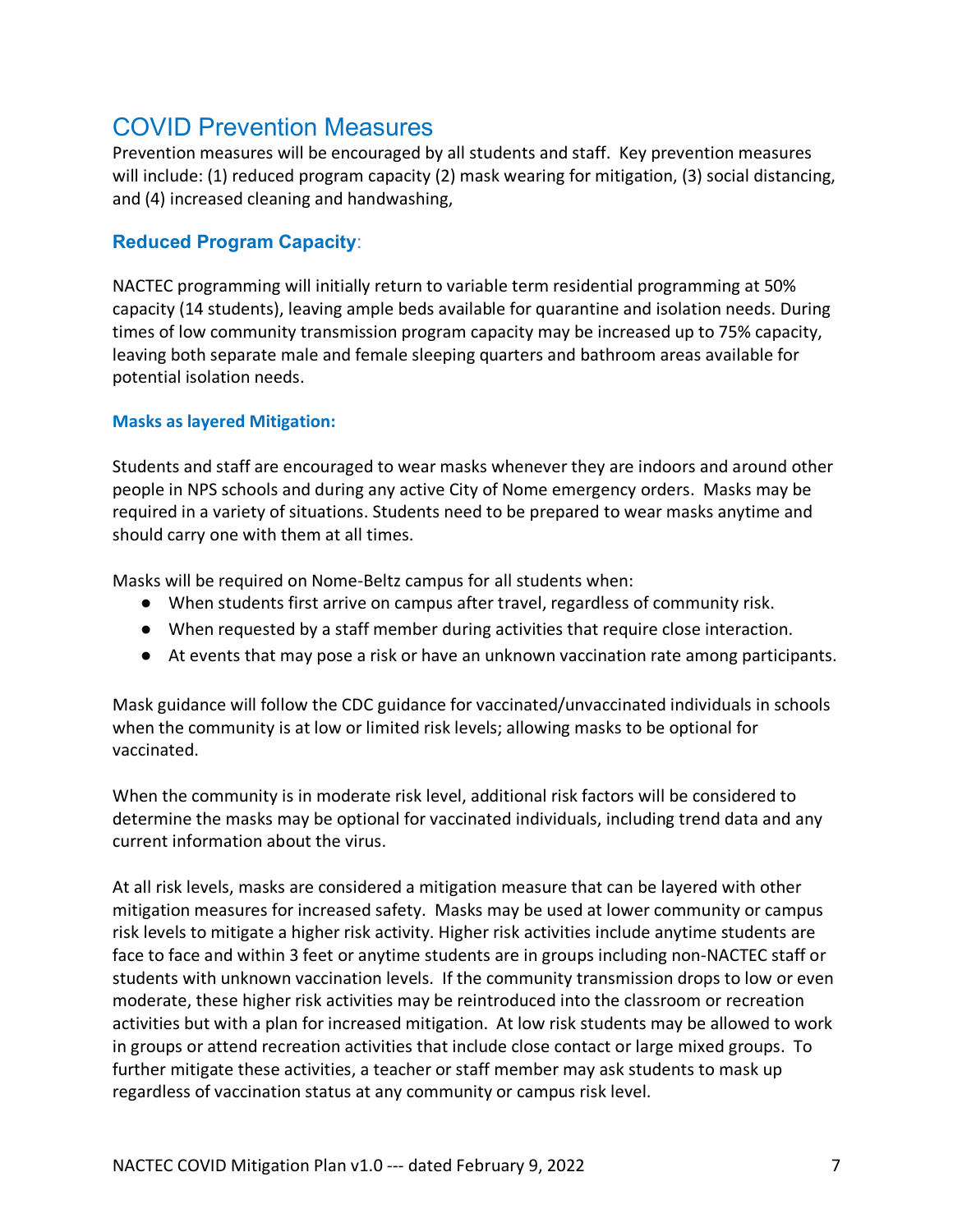Sporting events or other events that include non-campus visitors may also require masks at any risk level as a layered mitigation strategy during this higher risk event.

Masks will be required during transportation at all risk levels for all students. This includes when being transported by motorized vehicles while in Nome.

All students will be expected to follow community guidelines for mask wearing while in the community of Nome and with regard to local emergency orders.

Cloth masks will be readily available for staff and students.

- Each student will receive three cloth masks, to be labeled with the student's name.
- Cloth masks must be laundered each day. Masks provided to students will be laundered by NACTEC staff, laundry baskets for masks will be available in the NACTEC House.
- Students are welcome to bring and use their own mask, but must launder their own masks daily.
- When disposable masks are provided, it is very important to dispose of them appropriately.
- A limited supply of N95/KN95 masks will be available in the NACTEC House during times of COVID positive diagnosis and quarantine of any students.

## **Social Distancing & Special Considerations**

The level of social distancing and reduced capacity for events will be determined by the community and campus risk level. The guidance below may be adjusted based on circumstances, new information, or new guidance. Social distancing and routines are described for Classroom, Recreation, Dormitory, and Cafeteria locations.

## Classroom Set-up and Routines

To the extent possible, classrooms will be set up to allow for social distancing.

- Target 3 feet apart for desks/students and 6 feet when possible
- Teachers will create a socially distanced space to teach from when strict social distancing is needed
- End each class with a clean routine and have cleaning supplies available

This set up will allow teachers to respond to the various risk levels. Higher risk levels will require stricter social distancing and greater limits. Teachers will need to be prepared at all levels to accommodate students who may be in quarantine which is part of the continuity of learning plan.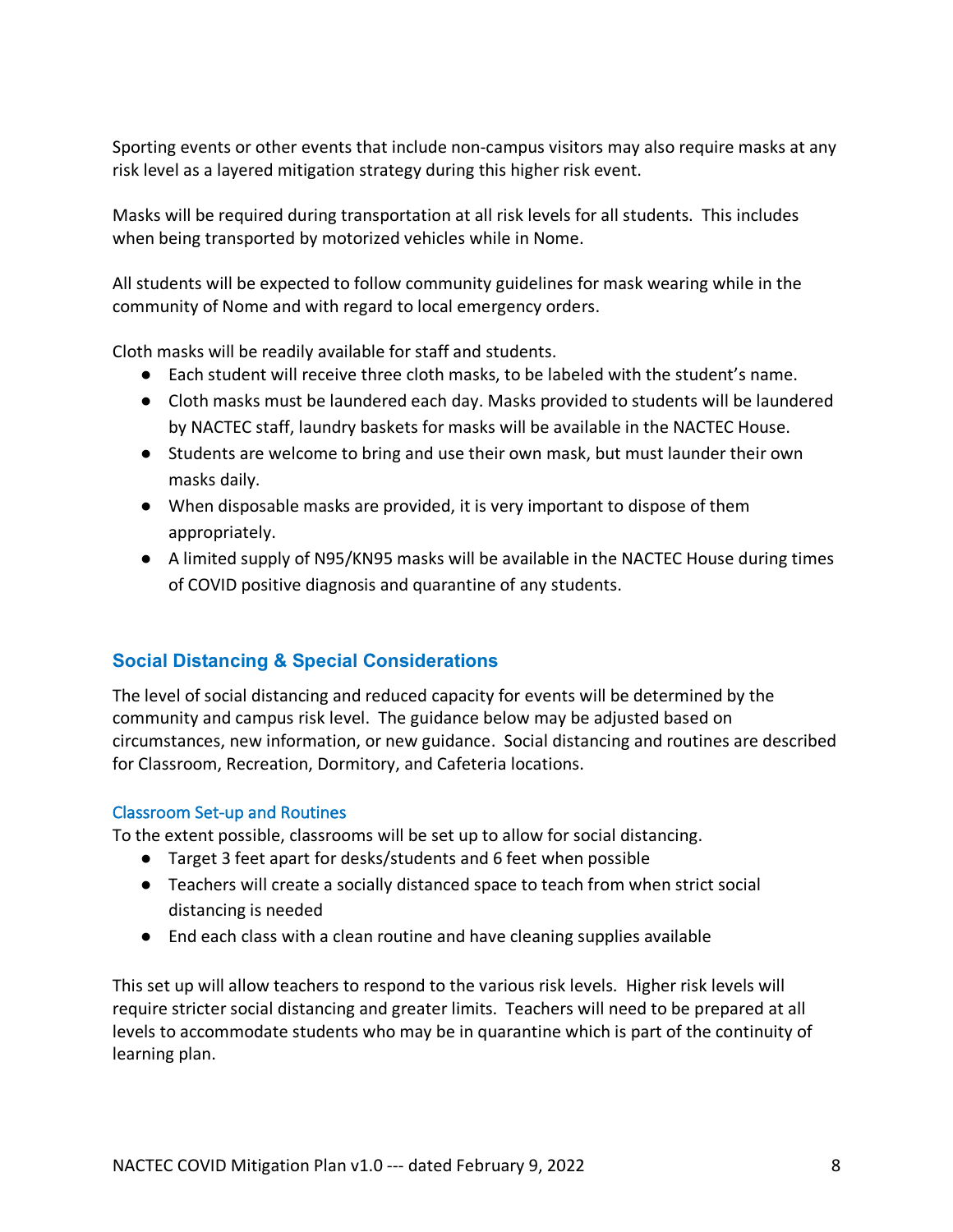## **Strict Social Distancing- High Risk & Entrance/Travel**

- Teachers will limit activities that allow students to remain at least 3 feet apart and generally facing the same direction.
- Teachers will remain in a space that is 6 feet away from students as much as possible.
- Limit shared use of materials, if unavoidable, put in place a cleaning routine.
- Masks required for all

## **Moderate Risk**

- Groups and partnering allowed with masks for everyone, but should be limited in timeframe to 15 minutes or less
- Teachers may circulate and work with students directly with masks
- Mask recommendations will be made based on multiple factors

### **Low Risk**

- Groups and partnering allowed
- Teachers may circulate and work directly with students, masks optional for vaccinated staff.
- Special instructional events that combine classes may be approved with a mitigation plan.
- Maintain 3-foot seating, but flexible seating to advantage instruction allowed as needed.

## **Recreation**

## **Strict Social Distancing- High Risk**

- Indoor activities must allow for at least 3 feet and preferably 6-foot distance.
- "Open Gym"/Recreation Center activities that do not reasonably allow for social distancing may have capacity limits to minimize potential close contacts and/or spread
- Outdoor activities are prioritized and selected to limit close contact time, e.g. ice skating, sledding, ice fishing, hiking, beach walks.
- Off campus activities are limited to outside activities that do not commingle students with community members, e.g. Bowling, Milano's, Gold Coast Cinema.
- No large-scale events
- No events that rely on or encourage close contact

## **Moderate Risk**

- Masks may be considered for activities that have close contact and required for any offcampus event that commingles students with community members
- Outdoor activities prioritized
- Large-scale and/or campus-wide events may be approved with mitigation plan
- No events that rely on or encourage close contact (i.e. dances)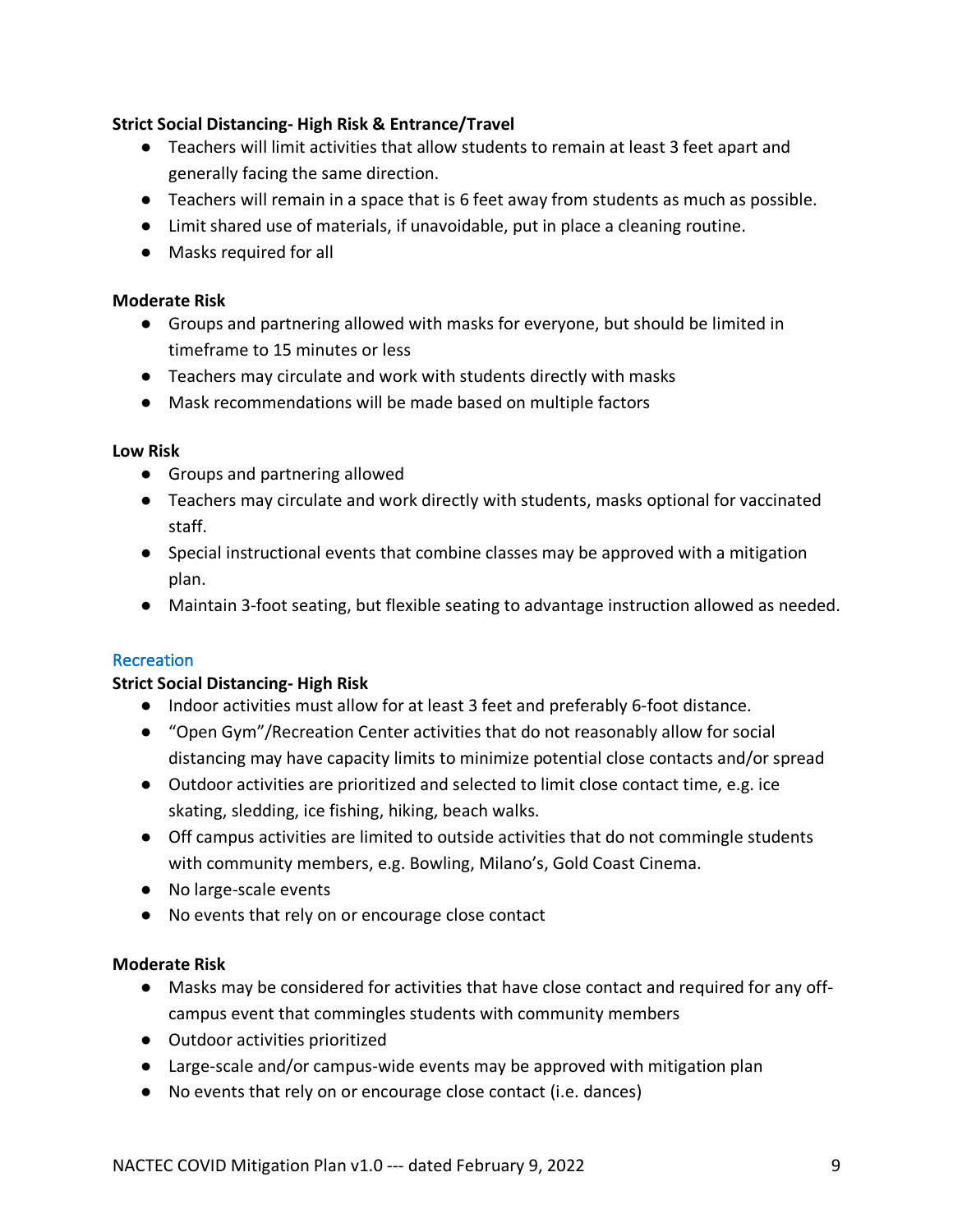### **Low Risk and minimal/ Limited**

- Large-scale and/or campus wide events allowed
- Events with community members as guests or commingled with community members must follow CDC guidelines and/or city guidelines for masking
- Events that rely on or encourage close contact may be approved with mitigation plan

### Dormitory Spaces

### **Strict Social Distancing- High Risk Community Level**

- Maximum student population up to 50% capacity, i.e. 14 students
- No mixing of outside populations, residing in the NACTEC House with residential students
- Persons residing in the dorm must be vaccinated or provide evidence of previous COVID exposure release letter

#### **Moderate & Low Risk**

- Student capacity up to 75% permitted, as long as both male and female isolation areas remain set aside for potential isolation needs
- No mixing of outside populations, residing in the NACTEC House with residential students
- Outside group facility rentals must follow City of Nome emergency orders, if/when applicable

## Cafeteria/Dining

#### **Strict Social Distancing- High Risk Community Level**

- Social distancing and masks expected in line
- No self-service food
- Reduced chairs per table
- Bag lunch availability is a possibility
- Separate NACTEC lunch time in NBMHS cafeteria

#### **Moderate Risk**

- Limited self-service (drinks, condiments, silverware etc.)
- Bag lunch availability is a possibility
- Separate NACTEC lunch time in NBMHS cafeteria

#### **Low Risk**

- Limited self-service but may include additional items, e.g. NACTEC House meals
- Family night dinners may be reinstated
- Separate NACTEC lunch time in NBMHS cafeteria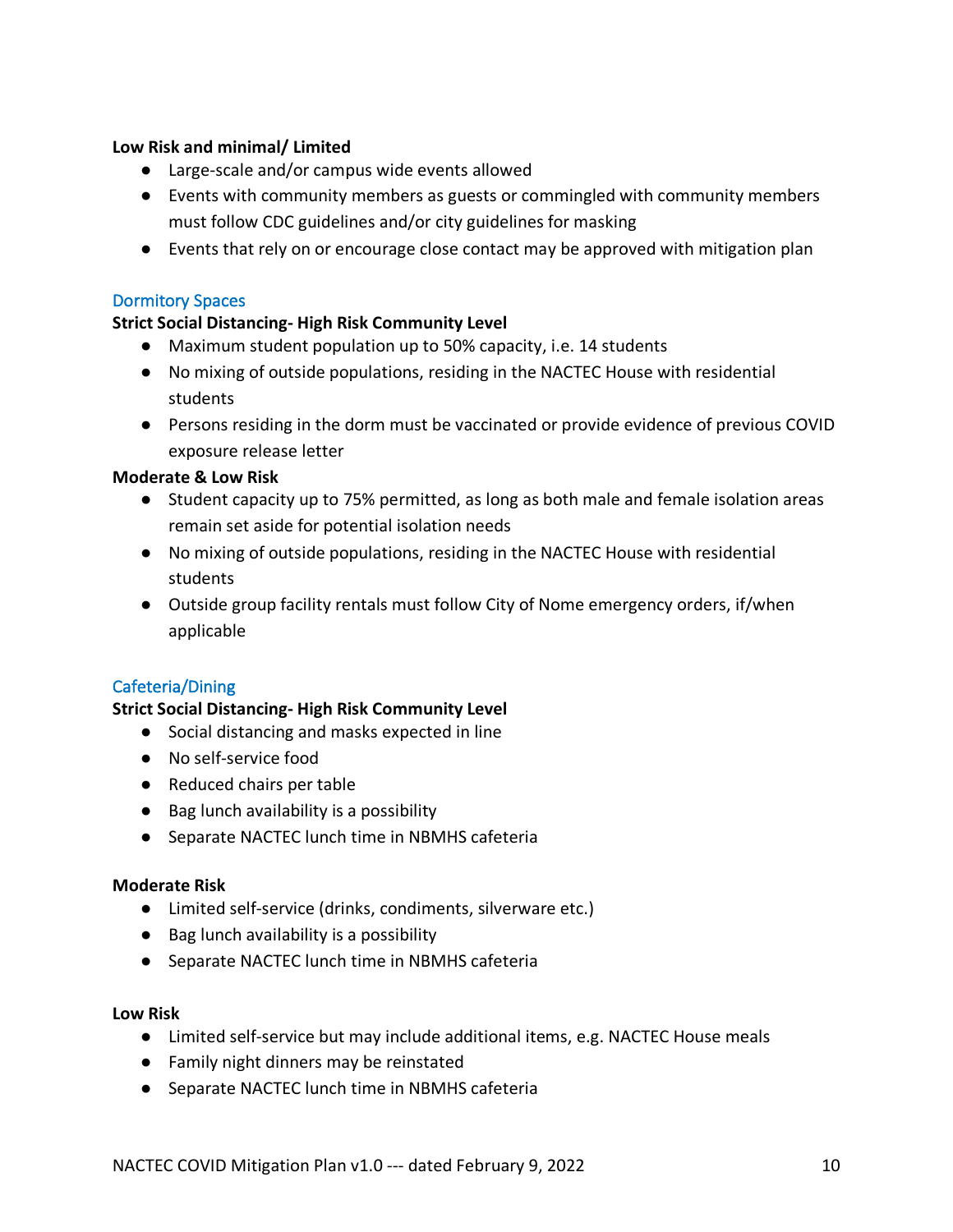#### **Campus Special Alert times**

Quarantine- Cafeteria food will be delivered to rooms for any student in quarantine. Additional snack will be provided to quarantine students.

## Family Night Dinners

Family night dinners, which typically invite extended families into the cafeteria on Sunday night for dinners with students, will not be allowed during high risk. If the community drops to minimal/limited, family night dinners may be reinstated.

## Increased Cleaning, Hand Washing & Messaging

Cleanliness and safety have always been central to NACTEC's operating procedures. To best prevent the spread of COVID, existing cleaning protocols will be enhanced to follow recommended CDC guidelines and increased in frequency. Messaging for students will be consistent.

**Prevention Strategies and messaging:** A key to preventing the spread of COVID will be for the full student body and staff to practice good handwashing, use face coverings when in close contact, practice social distancing, and clean common surfaces frequently. Students will be taught these needed prevention strategies and reminded frequently.

**Hands:** Students and staff will be taught and reminded to wash their hands effectively and to do so frequently. Students and staff will be reminded to keep their hands to themselves as much as possible and limit handling shared materials.

**Face:** Students and staff will be taught about how the virus spreads through your breath. They will be reminded to not touch the face and to cover the mouth with a face mask whenever feasible.

**Feet:** Students and staff will be taught about social distancing and provided the guidance of 6 feet when possible, 3 feet when 6 is not possible.

**Dorm Cleaning:** Cleaning protocols have been revised with COVID in mind. These protocols provide frequent cleaning and disinfecting of frequently touched surfaces, shared areas, and dorm rooms.

**Classroom Cleaning:** In addition to classrooms being cleaned daily, teachers will establish a cleaning routine for the last few minutes of each class in which desks, door knobs, and shared surfaces in the classroom are wiped down to prepare for the next group of students.

**Vehicle Cleaning:** NACTEC students are often transported in one of four motorized vehicles. These vehicles will be routinely cleaned using CDC guidelines.